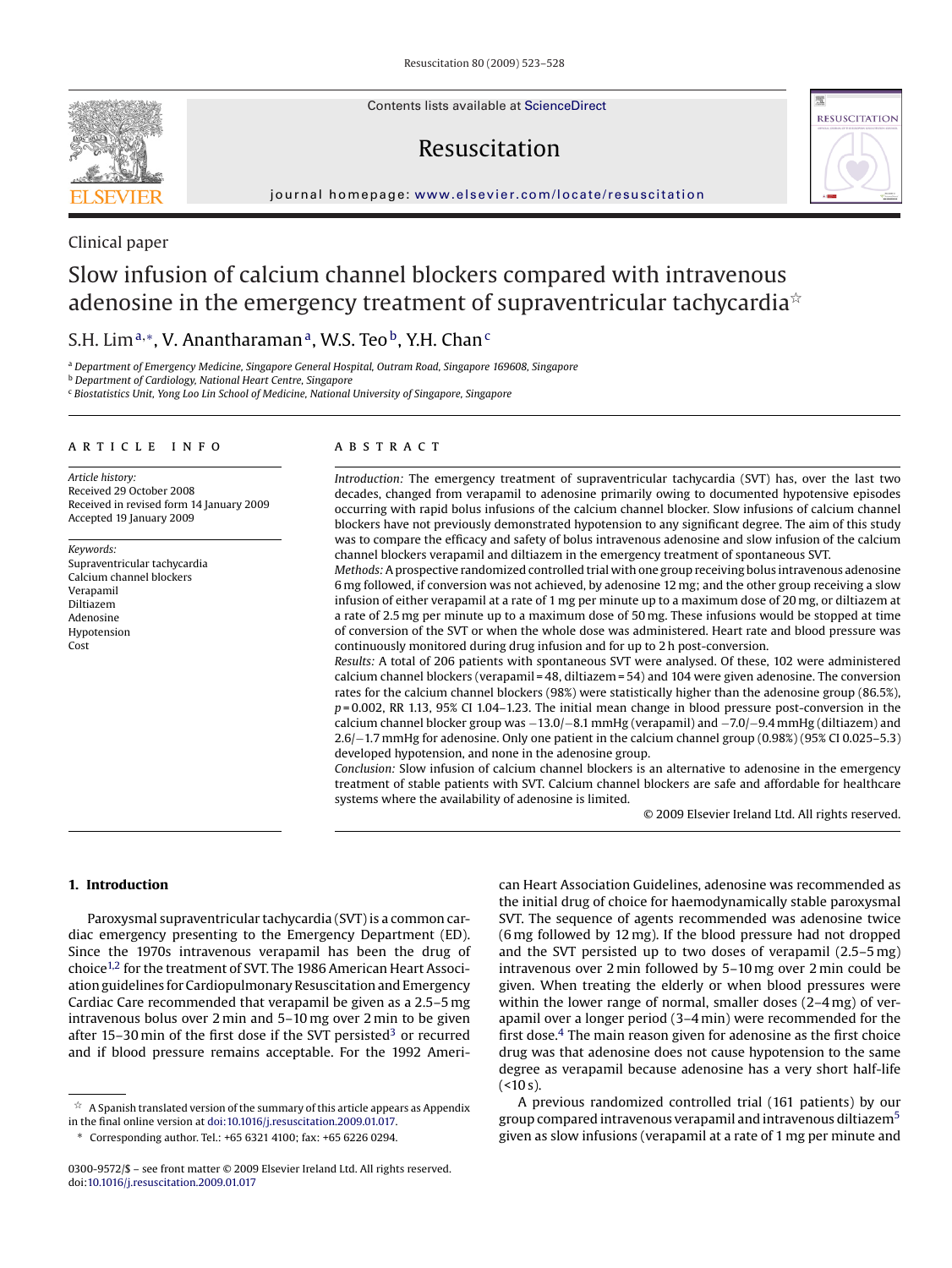diltiazem at a rate of 2.5 mg per minute). This showed a conversion rate of more than 97% with only one patient (1%) developing hypotension. This finding suggests that the haemodynamic instability previously attributed to verapamil may be related to the speed of verapamil administration.

There are few studies directly comparing the effectiveness of adenosine and calcium channel blockers. Most of these studies recruited subjects with laboratory-induced SVT.<sup>6-8</sup> In addition, they used a rapid bolus of intravenous calcium channel blocker given over 15 s (except for the study by Hood and Smith).<sup>[7](#page-5-0)</sup> These studies generally conclude that adenosine and verapamil are both highly effective in the termination of SVT.

There has been no previous large prospective, randomized controlled trial comparing the usefulness of intravenous adenosine vs. slow-infusion calcium channel blockers in a clinical patient-care environment. The aim of this study was to compare the efficacy and safety of bolus intravenous adenosine with the slow infusion of verapamil or diltiazem, in the termination of spontaneous SVT in the ED.

## **2. Methods**

This was a prospective, randomized, controlled clinical trial in patients presenting with SVT to an ED. The study was approved by the hospital Ethics Committee.

## *2.1. Patients*

Patients of at least 10 years of age, who presented to the ED of the Singapore General Hospital with a regular narrow complex tachycardia and an electrocardiographic (ECG) diagnosis of SVT, not converted by vagal manoeuvres (Valsalva manoeuvre or carotid sinus massage or both) and who were in SVT at when seen by a doctor were included in the study.

The exclusion criteria were:

- Patients with signs of impaired cerebral perfusion (e.g. altered mental state) or acute pulmonary edema.
- Patients with a subsequent diagnosis of arrhythmias other than SVT (i.e. sinus tachycardia, atrial flutter, atrial fibrillation or idiopathic ventricular tachycardia) were excluded from the analysis if they were initially enrolled.
- Pregnancy by history (urine pregnancy testing was not used to actively exclude the condition in any of the female patients entered into the study).

### *2.2. Protocol*

Once consent was obtained, patients were randomly assigned into two treatment arms:

• The calcium channel blocker group: patients randomized to receiving diltiazem as the first choice were administered diltiazem at a concentration of 0.625 mg/ml by slow intravenous infusion at a rate of 4 ml per minute (equivalent to 2.5 mg per minute) up to a maximum dose of 50 mg. Those randomized to receiving verapamil as the first choice were administered verapamil at a concentration of 0.25 mg/ml by slow intravenous infusion at a rate of 4 ml per minute (equivalent to 1 mg per minute) up to a maximum dose of 20 mg. Both infusions were given using a Terumo infusion pump. During intravenous infusion, the patient's vital signs (heart rate, systolic and diastolic blood pressures) were monitored using a Propaq® vital sign monitor at 2-min intervals up to the completion of infusion or conversion from SVT, whichever was the earlier. At the time of conversion to sinus rhythm, the infusion was stopped and the amount of drug infused recorded.

• The adenosine group were administered adenosine as a rapid bolus within a 2 s time frame through an 18G intravenous cannula placed in the antecubital fossa, followed by a 10 ml saline push and elevation of that upper limb. Initially a 6 mg bolus was administered, and if there was no conversion of the SVT within 2 min of the administration, a further 12 mg bolus was administered.

If the SVT was not converted by the end of the verapamil or diltiazem infusion, the patients in these groups were then given intravenous adenosine as described above. For patients randomized to receive adenosine initially, and remaining in SVT after the first two boluses, they were again randomized to receive either verapamil or diltiazem slow infusion as described above.

There were four treatment arms as follows:

- 1. Verapamil infusion  $\rightarrow$  adenosine
- 2. Diltiazem infusion  $\rightarrow$  adenosine
- 3. Adenosine  $\rightarrow$  verapamil infusion
- 4. Adenosine  $\rightarrow$  diltiazem infusion

Patients were randomized using sealed envelopes. Each of these four choices were written on a card and placed in a sealed envelope. The nurse in charge of patients would perform the randomization by drawing the serialized sealed envelope to decide the order of treatment.

If the tachycardia was not converted at the end of the study protocol, patients were managed with synchronized electrical cardioversion if the patient was haemodynamically unstable, or further pharmacotherapy if the patient was haemodynamically stable. This was at the discretion of the treating physician.

Following successful conversion, patients were closely monitored for the next 30 min with measurement of vital signs at 1 min (immediate post-conversion), 5, 10, 15 and 30 min post-conversion, following which, if they remained stable, they were monitored for 2 h in the Department's Emergency Observation Ward with telemetry. If there were no recurrences during the period of observation, they were discharged with an appointment to attend the Cardiology Department's Arrhythmia Clinic within a week. Patients with recurrence of SVT during the 2-h observation period were managed at the discretion of the treating physician.

Follow-up records of the Department of Cardiology were reviewed for a period of up to 1 year.

#### *2.3. Statistical analysis*

The association between the success rate of conversion with slow verapamil or diltiazem infusion and adenosine bolus was assessed using chi-square or Fischer's exact test. Normality assumptions of the quantitative variables (age, blood pressure and heart rate) was checked using the Kolmogorov Smirnov 1 sample test. Differences within treatment groups were assessed using paired *t*-tests if normality assumptions were satisfied; otherwise the Wilcoxon Signed Rank test was applied. Differences between treatment groups were determined using ANOVA or Kruskal–Wallis tests with bonferroni adjustments applied. Statistical significance was set at *p* < 0.05.

#### *2.4. Sample size calculation*

Our local studies on conversion of spontaneous SVT showed that: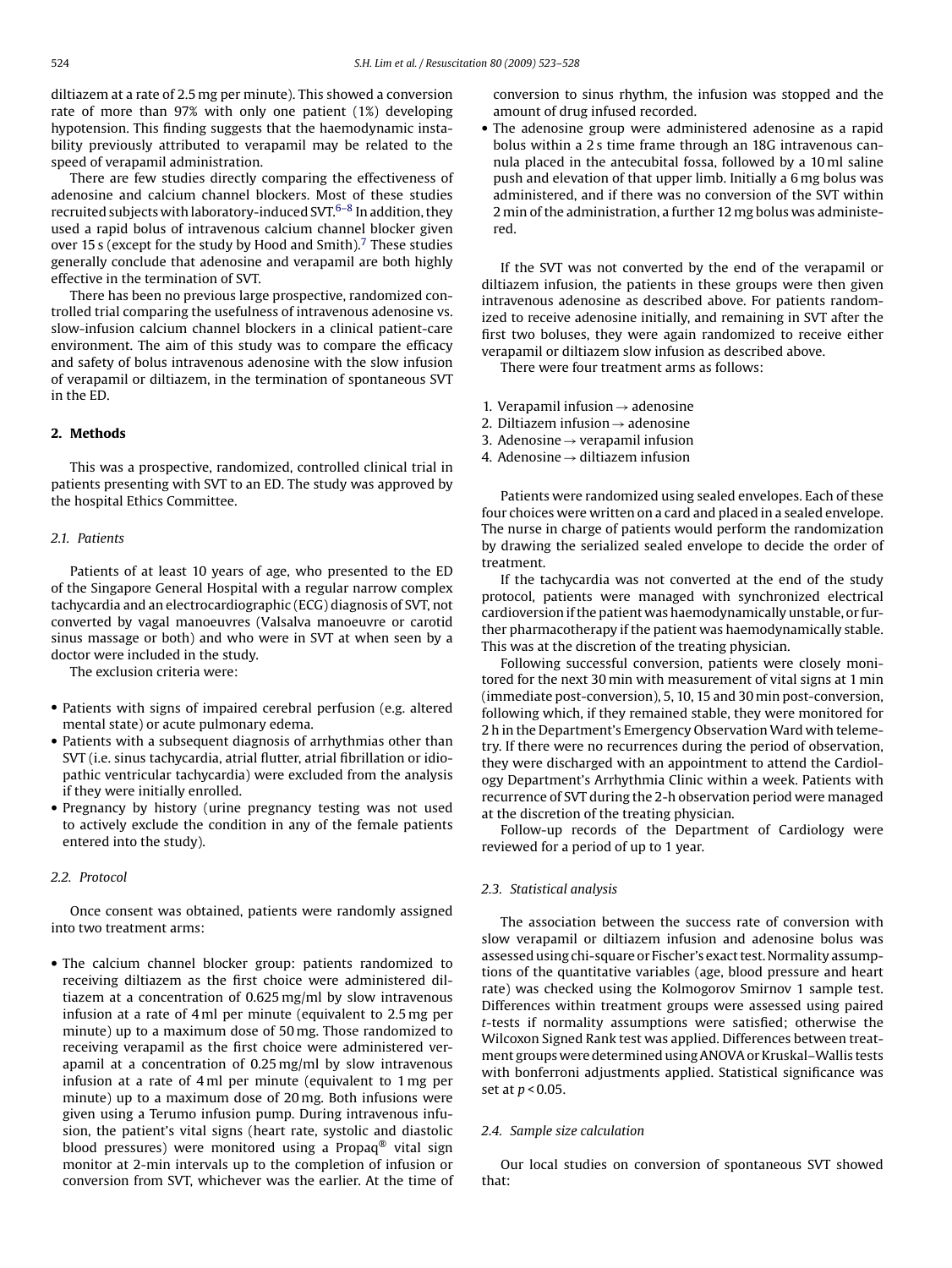| <b>Table 1</b>                         |
|----------------------------------------|
| Pre-treatment patient characteristics. |

|                                                  |                    | Calcium channel blockers group |                     |                  | Remarks     |
|--------------------------------------------------|--------------------|--------------------------------|---------------------|------------------|-------------|
|                                                  | Verapamil $(n=48)$ | Diltiazem $(n=54)$             | Total ( $n = 102$ ) |                  |             |
| Mean systolic $BP \pm S.D.$ (mmHg)               | $117.7 \pm 26.1$   | $117.1 \pm 28.2$               | $117.4 \pm 27.1$    | $114.8 + 27.9$   | $p = 1.0$   |
| Mean diastolic $BP \pm S.D.$ (mmHg)              | $75.0 \pm 14.9$    | $78.1 + 18.7$                  | $76.7 \pm 17.0$     | $78.7 \pm 20.9$  | $p = 1.0$   |
| Initial heart rate (beats per minute) $\pm$ S.D. | $172.9 \pm 30.2$   | $176.8 \pm 24.1$               | $174.6 \pm 27.1$    | $172.5 \pm 33.2$ | $p = 0.650$ |
| Duration of SVT $(h) \pm S.D.$                   | $7.13 \pm 5.26$    | $2.93 \pm 1.97$                | $5.10 \pm 4.51$     | $4.37 \pm 7.14$  | $p = 0.095$ |
| Males $(\%)$                                     | 40                 | 40                             | 40                  | 42               | $p = 0.880$ |
| Mean age (years) $\pm$ S.D.                      | $47.7 \pm 19.$     | $48.9 \pm 18.3$                | $48.3 \pm 18.6$     | $50.6 \pm 17.0$  | $p = 0.614$ |

Success rate of adenosine is  $83\%$  (20/24)<sup>[9](#page-5-0)</sup> and

Success rate of calcium channel blocker is  $97\%$  (1[5](#page-5-0)7/161)<sup>5</sup>

However, about 15% of "narrow regular complex" tachycardia, we enrolled were found to have subsequent diagnoses of arrhythmia other than SVT (i.e. tachycardia, atrial flutter, atrial fibrillation or idiopathic ventricular tachycardia). Hence we planned to enroll 115 patients on each arm (calcium channel blockers vs. adenosine).

## **3. Results**

From 1st January 1997 to 31st March 1999, over a 27-month period, a total of 236 patients with regular narrow complex tachycardia not converted by vagal maneuvers were treated by, the Singapore General Hospital ED. Of these, none were pregnant by clinical history, and 3 had signs of impaired cerebral perfusion or heart failure. All three had concomitant medical problems and all were converted with 6 mg IV bolus of adenosine. The remaining 233 patients were enrolled into the trial.

Twenty-seven patients were excluded from analysis as they were found not to have SVT after enrollment. 20 had atrial fibrillation and 7 had sinus tachycardia. The number of eligible patients for statistical analysis was 206. Of these 102 were in the calcium channel blocker group and 104 in the adenosine group.

The pre-treatment characteristics of these patients are given in Table 1. There were no significant differences between the groups.

Fig. 1 shows the conversions for the different treatment arms used in the trial. 47 of the 48 (97.9%) who received verapamil infusion were converted with a mean dose of 6.5 mg (S.D.: 4.5 mg). One patient, a 57-year old previously healthy man, presented with a 1-week history of palpitations and a pre-treatment blood pressure of 122/81 mmHg developed hypotension (74/61 mmHg) after 7.5 mg of verapamil infusion. His SVT was terminated by synchronized cardioversion, following which his blood pressure improved to 103/69 mmHg. Fifty-two out of 53 patients (98.1%) who received diltiazem infusion were converted with a mean dose of 16.9 mg (S.D.: 13.7). The one patient who was not converted with the diltiazem infusion, was successfully converted with a 6 mg bolus of adenosine.

Of the 104 patients treated with adenosine, 69 (66.3%) were terminated with a 6 mg bolus dose and a further 21 (20.2%) converted after an additional 12 mg dose of adenosine. The total conversion rate with adenosine was 86.5%.

Of the 14 patients not converted by 6 and 12 mg of adenosine, 9 were successfully converted with verapamil infusion and 5 with diltiazem infusion. One of these patients with a pre-treatment blood pressure of 85/46 mmHg and treated with adenosine followed by verapamil developed a further drop in blood pressure (BP 78/44 mmHg) after infusion of 13 mg of the drug and successful



**Fig. 1.** Results of treatment of SVT patients.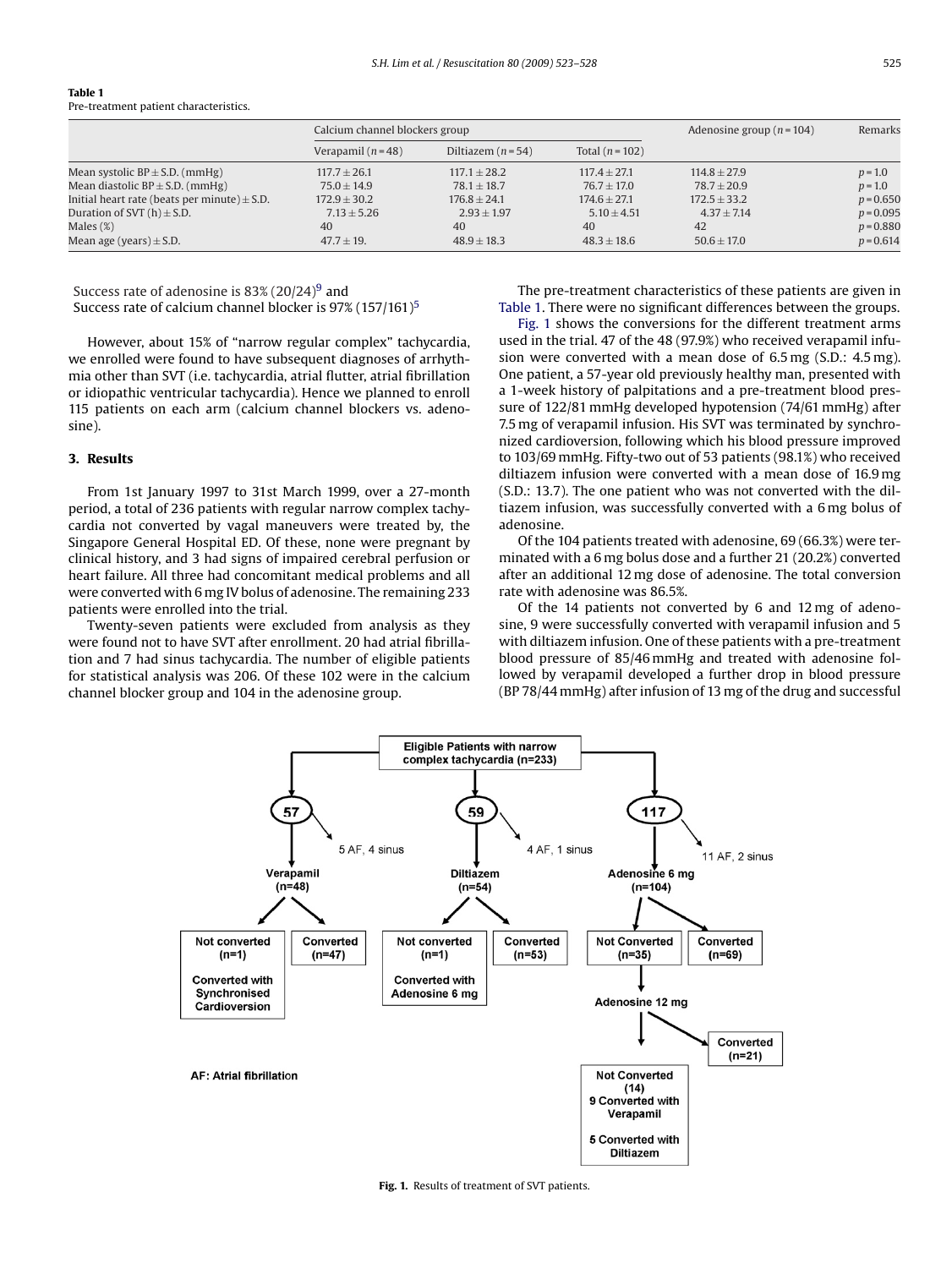

**Fig. 2.** Cumulative success rate of conversion of SVT vs. dosage of verapamil infusion.

conversion to sinus rhythm. The blood pressure gradually recovered to 104/51 mmHg within 1 h. Two-dimensional echocardiography 2 days later demonstrated a dilated cardiomyopathy with an ejection fraction of 14%.

The success rate of calcium channel blocker infusion (98%) was statistically greater than for adenosine (86.5%), *p*-value = 0.002 and RR 1.13 (95% CI 1.04–1.23). For every 9 (number to treat) patients treated with calcium channel blocker infusion, there was one additional conversion compared with adenosine (95% CI 8–10). The number needed to harm (hypotension) for calcium channel blocker infusion was 53 (95% CI 15–91).

None of the patients in the verapamil group had recurrences during the 2-h observation period. One patient from the diltiazem group and two from the adenosine group had recurrences during the 2-h observation period. The patient from the diltiazem group was converted with 150 mg intravenous amiodarone. One of the patients in the adenosine group was converted by 10.5 mg of verapamil infusion and the other recurrent SVT terminated spontaneously without any treatment.

The dose–response curves for verapamil and diltiazem for successful termination of SVT are shown in Figs. 2 and 3, respectively. The success rate of conversion of SVT increases with dosage of calcium channel blockers. The doses required to convert 25, 50 and 75% of SVTs were 15 ml (3.81 mg), 20 ml (5.00 mg) and 31 ml (7.69 mg)



**Fig. 3.** Cumulative success rate of conversion of SVT vs. dosage of diltiazem infusion.

respectively for the verapamil infusion and 15 ml (9.38 mg), 20 ml (12.50 mg) and 29 ml (18.13 mg) for the diltiazem infusion.

For the group randomized to receive verapamil infusion, 80% required less than 10 mg of verapamil infusion for conversion. For the group randomized to receive diltiazem infusion, 88% required less than 25 mg of diltiazem for conversion.

The post-treatment vital signs are shown in Table 2. In the verapamil and diltiazem groups there were significant decreases in mean systolic blood pressure (13.0 mmHg in the verapamil group and 7.0 mmHg in the diltiazem group, *p* = 0.003 and 0.033, respectively) and mean diastolic blood pressure (8.1 mmHg in the verapamil group and 9.4 in the diltiazem group, *p* = 0.001 and *p* < 0.001, respectively). In the adenosine group there was no significant change in mean systolic blood pressures (+2.6 mmHg, *p* = 0.295) or mean diastolic pressure (of −1.7 mmHg, *p* = 0.447) in the immediate post-conversion phase.

The blood pressure changes in each of the groups were transient as the blood pressure gradually reverted to pre-treatment systolic blood pressures over the next 30 min ([Table 3\)](#page-4-0) in all groups. The diastolic pressures continued to remain below pre-treatment levels in all groups with patients remaining asymptomatic.

Eight patients had a medical history of bronchial asthma on active follow-up. Four patients (two on treatment with theophylline) in the adenosine group and another four patients (two on

#### **Table 2**

Immediate post-treatment vital signs.

|                                          | Calcium channel blockers group |                  | Adenosine group | Remarks                                                                                                                                                          |  |
|------------------------------------------|--------------------------------|------------------|-----------------|------------------------------------------------------------------------------------------------------------------------------------------------------------------|--|
|                                          | Verapamil                      | Diltiazem        |                 |                                                                                                                                                                  |  |
| Number of patients                       | 48                             | 54               | 104             |                                                                                                                                                                  |  |
| Numbers converted with initial treatment | 47 (98.0%)                     | 53 (98.1%)       | 90(86.5%)       | $p = 0.002$ (Fisher's exact test). Both verapamil and diltiazem<br>more likely to convert (RR = 1.13, 95% CI 1.04-1.23)<br>compared to adenosine                 |  |
| Systolic BP (mmHg) (mean $\pm$ S.D.)     | $104.6 \pm 17.0$               | $109.4 \pm 18.7$ | $117.9 + 24.4$  | $p < 0.001$ (Anova)<br>Post hoc analysis<br>Verapamil vs. diltiazem: $p = 0.789$<br>Verapamil vs. adenosine: $p = 0.002$<br>Adenosine vs. diltiazem: $p = 0.064$ |  |
| Diastolic BP (mmHg) (mean $\pm$ S.D.)    | $66.8 \pm 13.6$                | $68.4 \pm 11.0$  | $77.0 \pm 18.6$ | $p < 0.001$ (Anova)<br>Post hoc analysis<br>Verapamil vs. diltiazem: $p = 1.0$<br>Verapamil vs. adenosine: $p < 0.001$<br>Adenosine vs. diltiazem: $p = 0.005$   |  |
| Heart rate (mean $\pm$ S.D.)             | $91.9 \pm 11.3$                | $90.2 \pm 17.2$  | $99.4 \pm 18.5$ | $p = 0.008$ (Anova)<br>Post hoc analysis<br>Verapamil vs. diltiazem: $p = 1.0$<br>Verapamil vs. adenosine: $p = 0.045$<br>Adenosine vs. Diltiazem: $p = 0.005$   |  |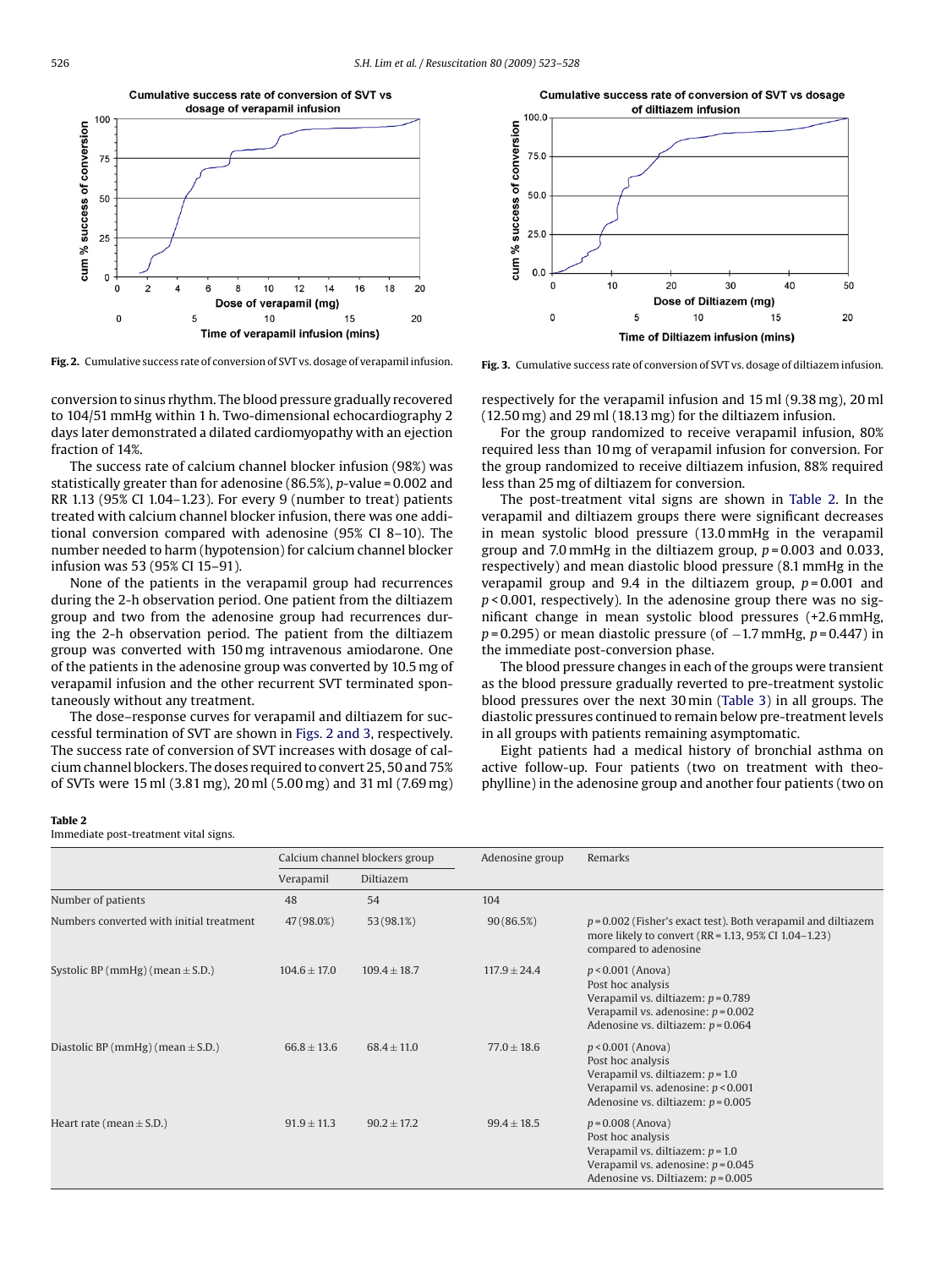#### <span id="page-4-0"></span>**Table 3**

Mean blood pressure changes during initial 30 min monitoring after conversion.

|                                               | Calcium channel blockers group |            | Adenosine group | Remarks               |
|-----------------------------------------------|--------------------------------|------------|-----------------|-----------------------|
|                                               | Verapamil                      | Diltiazem  |                 |                       |
| Mean blood pressure pre-conversion (mmHg)     | 117,7/75.0                     | 117,1/78.1 | 114.8/78.8      | $p = 1.0/p = 1.0$     |
| Mean blood pressure at conversion (mmHg)      | 104.6/66.8                     | 109.4/68.4 | 117.9/77.0      | p < 0.001/p < 0.001   |
| Blood pressure 5 min after conversion (mmHg)  | 104.3/66.6                     | 112.4/69.4 | 117.6/76.9      | $p = 0.002/p < 0.001$ |
| Blood pressure 10 min after conversion (mmHg) | 107.1/66.7                     | 112.9/70.5 | 115.35/75.1     | $p = 0.068/p = 0.002$ |
| Blood pressure 15 min after conversion (mmHg) | 103.0/63.9                     | 111.6/70.5 | 113.6/74.1      | $p = 0.021/p = 0.002$ |
| Blood pressure 30 min after conversion (mmHg) | 104.2/65.3                     | 114.4/70.8 | 112.2/71.2      | $p = 0.033/p = 0.055$ |

treatment with theophylline) in the calcium channel blocker group. None of these patients had problems with conversion with the first drug used, though the two patients given adenosine both required 6 followed by 12 mg of the drug for conversion. None of these patients developed an acute asthma attack during the treatment of the SVT.

The cost calculations for the drugs used in this study are shown in Table 4. These calculations were confined to the phase of conversion of the SVT to sinus rhythm. This assumes that all other costs are the same. These figures show that the average cost of converting a patient from SVT to sinus rhythm with adenosine was more than double the cost with verapamil, with the cost of diltiazem midway between the two.

#### **4. Discussion**

Verapamil, diltiazem and adenosine compounds exert their maximum effect on the AV node by lengthening intranodal conduction time significantly[.10,11](#page-5-0) The effect of calcium channel blockers on paroxysmal SVT has been best studied with verapamil. Early studies suggest that adequate dosage of verapamil resulting in an initial plasma concentration exceeding 72 ng/ml is needed to effect conversion[.12](#page-5-0) These concentrations were then achieved by giving bolus doses of verapamil at 0.075–0.15 mg/kg body weight.

Subsequently studies conducted with verapamil, either in the clinical or laboratory environment have tended to administer verapamil at doses of 5–10 mg (0.075–0.15 mg/kg body weight for a 70 kg patient) over 15–30 s and if no response was observed to repeat a further dose within 5–10 min.[2](#page-5-0)

In 1971, it was demonstrated that intravenous diltiazem can also terminate narrow complex paroxysmal SVT.<sup>13</sup> Two major studies $^{14,15}$  $^{14,15}$  $^{14,15}$  using bolus doses of 150  $\mu$ g/kg given intravenously over 2 min demonstrated the effectiveness and safety of diltiazem in the emergency management of paroxysmal SVT.

There have been several trials of bolus intravenous adenosine with bolus doses of intravenous verapamil either in the electrophysiology laboratory, in the clinical ED environment or in the pre-hospital arena.<sup>6,8,16-18</sup> Most of these have affirmed the equiva-

#### **Table 4**

Cost of treatment.

lent efficacy of verapamil and adenosine in the initial conversion of SVT. Adenosine is frequently accompanied by transient side effects (facial flushing, chest discomfort, breathlessness in up to 75% of sub-jects), and a recurrence rate for SVT varying from 9 to 57%.<sup>[7,9,18,19](#page-5-0)</sup> The high recurrence rate may decrease the absolute conversion of SVT. The recurrence rate of our study was only 2.2% (2/90). Vera-pamil, can cause hypotension, when given in rapid bolus doses.<sup>[1,7,18](#page-5-0)</sup> A small study of 25 patients by Hood and Smith comparing bolus intravenous adenosine and verapamil at a rate of 1 mg/min up to a maximum of 15 mg demonstrated equivalent efficacy of both agents with a conversion rate of 100% for adenosine, and 73% for verapamil  $(p = NS)$ .<sup>7</sup> Hypotension was documented in one patient given verapamil (9.1%). The transient side effects with adenosine were common (76%).

Our study comparing slow infusions of two calcium channel blockers with adenosine shows that the routine use of a calcium channel blocker (either verapamil or diltiazem) in the emergency management of supraventricular tachycardia can still be justified. The caveat, though, is that the calcium blocker should be administered as a slow infusion (1 mg per minute for verapamil up to a maximum of 20 mg, or 2.5 mg per minute for diltiazem up to a maximum of 50 mg) with close blood pressure monitoring until conversion to sinus rhythm is achieved or the drug infusion is completed.

The fall in blood pressure produced by calcium channel blocker infusion is transient in most cases. This study has shown that slow infusion of calcium channel blockers enables the minimum dosage of drug to be delivered, just sufficient to convert each individual episode of SVT. Treatment of SVT can therefore be individualized.[5](#page-5-0) Higher doses of verapamil or diltiazem can be safely administered by the slow-infusion mechanism without the undue fear of significant hypotension.<sup>20</sup> The occasional patient who has a significant drop in blood pressure, especially with symptoms, can be treated with a slow infusion of calcium chloride or calcium gluconate.[21](#page-5-0)

Our two patients on theophylline required a 6 mg followed by 12 mg dose of adenosine. The numbers are too small to determine

|                                              | Calcium channel blockers group |                           | Adenosine group                                     | Remarks                      |  |
|----------------------------------------------|--------------------------------|---------------------------|-----------------------------------------------------|------------------------------|--|
|                                              | Verapamil                      | Diltiazem                 |                                                     |                              |  |
| Number of patients                           | 48                             | 54                        | 104                                                 |                              |  |
| Numbers converted with initial treatment (%) | 47 (98.0%)                     | 53 (98.1%)                | 90 (86.5%)                                          |                              |  |
| Unit cost of drug                            | \$1.40 per 5 mg vial           | \$15 per 50 mg vial       | \$20 per 6 mg vial                                  |                              |  |
| Number of vials needed (mean and range)      | 4                              |                           | 1 for 66% and 3 for 34%                             |                              |  |
| Cost of meds per patient (mean and range)    | \$5.60                         | \$15.00                   | $$20 \times 0.66 + $60 \times 0.34 = $33.60$        |                              |  |
| Cost of accessories (needles and pumps)      | \$4.00                         | \$4.00                    | \$1.00                                              |                              |  |
| Time taken for conversion                    | $6.5$ min                      | $6.76$ min                | $1.48$ min                                          |                              |  |
| Cost of staff time to conversion             | \$6.50                         | \$6.76                    | \$1.48                                              | Calculated at \$1.00 per min |  |
| Cost before crossover                        | \$16.10                        | \$25.76                   | \$36.08                                             |                              |  |
| Cost of crossover                            | Sync DC                        | $$20 \times 1/54 = $0.37$ | $9/104 \times $16.10 + 5/104 \times $25.76 = $2.63$ |                              |  |
|                                              | shock = $$12.50 \times$        |                           |                                                     |                              |  |
|                                              | $1/48 = $0.26$                 |                           |                                                     |                              |  |
| Total cost for conversion                    | \$16.36                        | \$26.13                   | \$38.71                                             |                              |  |

*Note*: 1. All cost calculations are in Singapore dollars (SIN \$1.65 = US \$1.00). 2. "Conversion" refers to conversion of SVT to sinus rhythm.